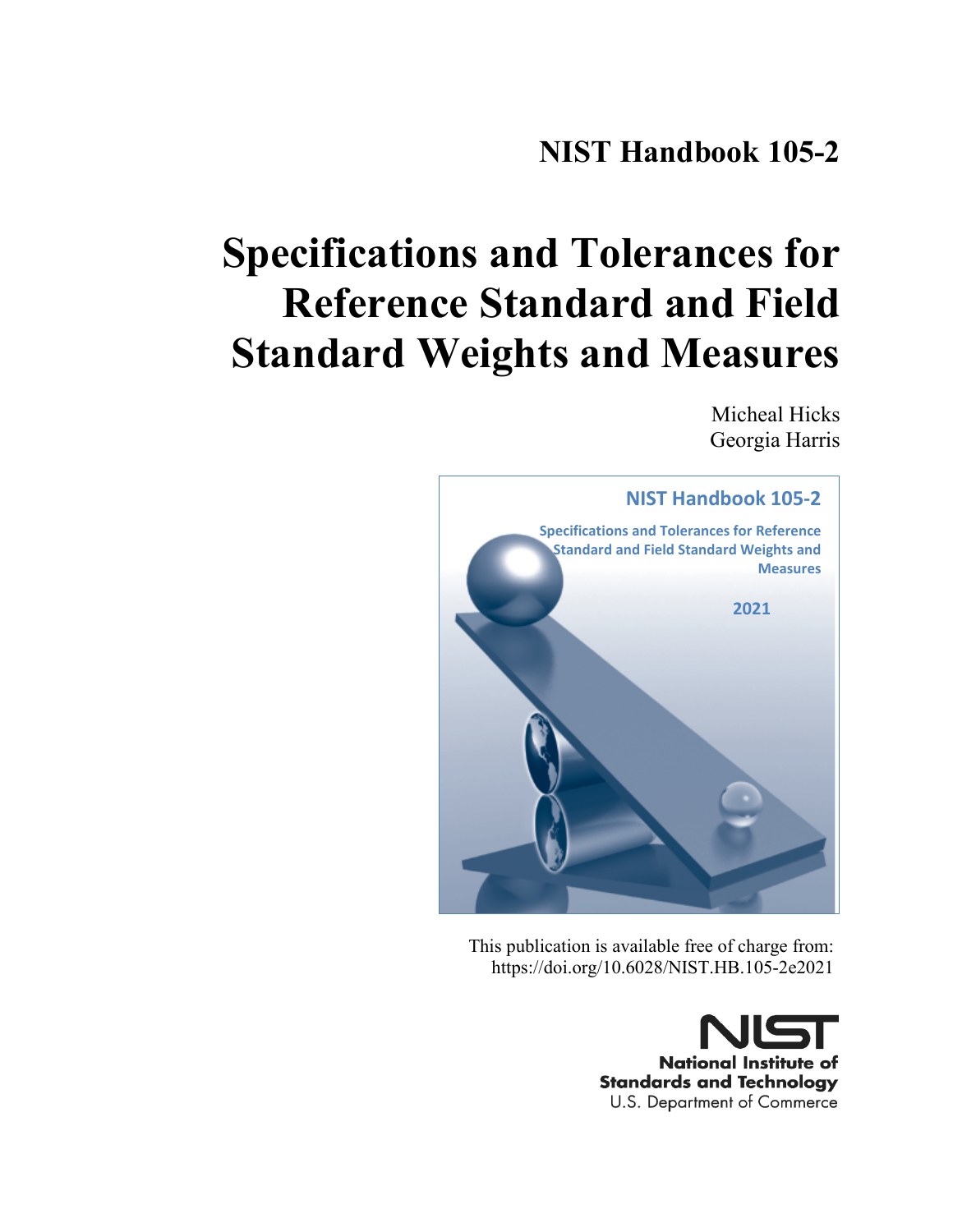# **Specifications and Tolerances for Reference Standard and Field Standard Weights and Measures**

**2. Specifications and Tolerances for Field Standard Measuring Flasks** 

> Micheal Hicks Georgia Harris *Office of Weights and Measures Physical Measurement Laboratory*

This publication is available free of charge from: https://doi.org/10.6028/NIST.HB.105-2e2021

January 2022



U.S. Department of Commerce *Gina M. Raimondo, Secretary*

National Institute of Standards and Technology *James K. Olthoff, Performing the Non-Exclusive Functions and Duties of the Under Secretary of Commerce for Standards and Technology & Director, National Institute of Standards and Technology*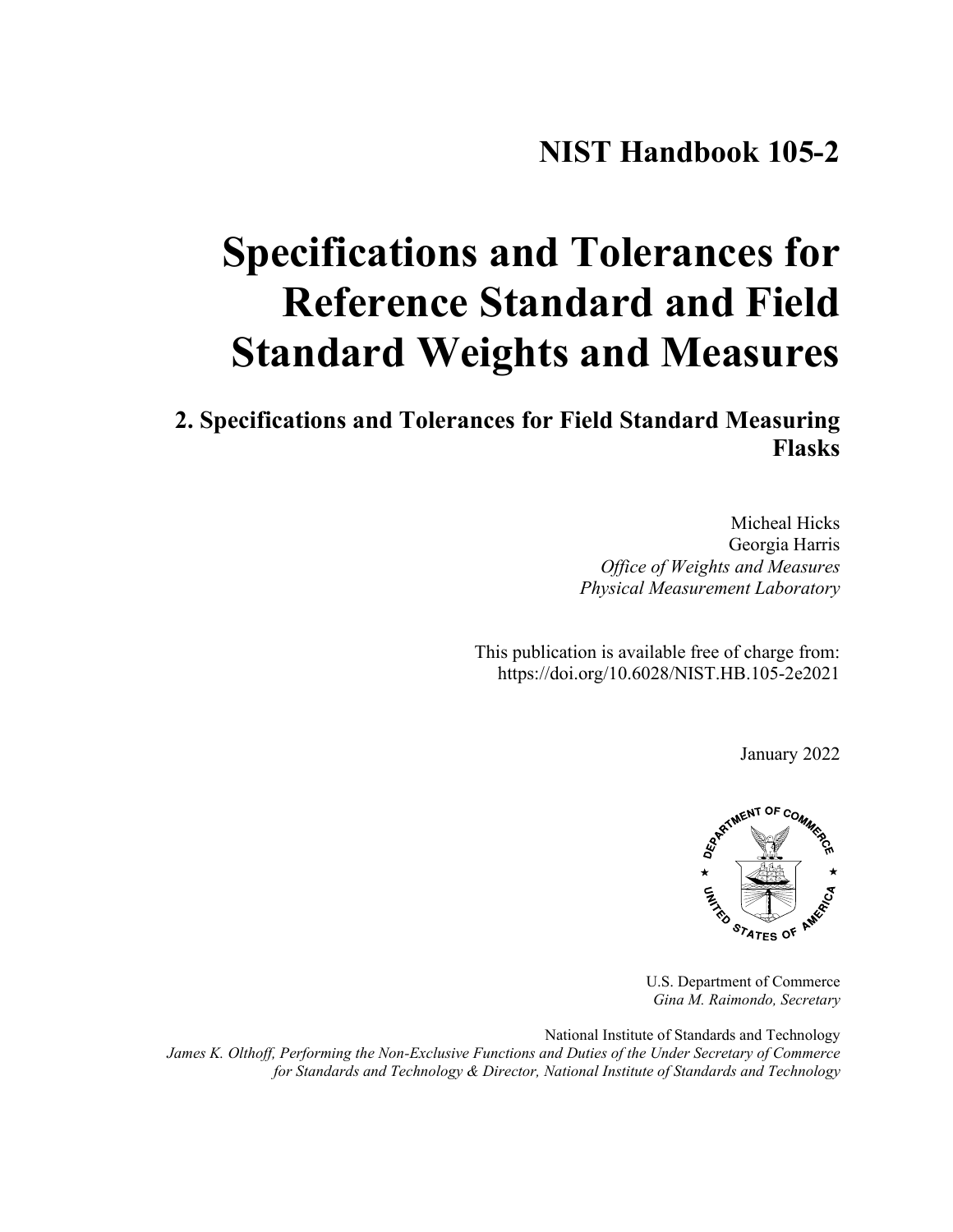Certain commercial entities, equipment, or materials may be identified in this document in order to describe an experimental procedure or concept adequately. Such identification is not intended to imply recommendation or endorsement by the National Institute of Standards and Technology, nor is it intended to imply that the entities, materials, or equipment are necessarily the best available for the purpose.

**National Institute of Standards and Technology Handbook 105-2 Natl. Inst. Stand. Technol. Handbook 105-2, 19 pages (January 2022)** 

> **This publication is available free of charge from: https://doi.org/10.6028/NIST.HB.105-2e2021**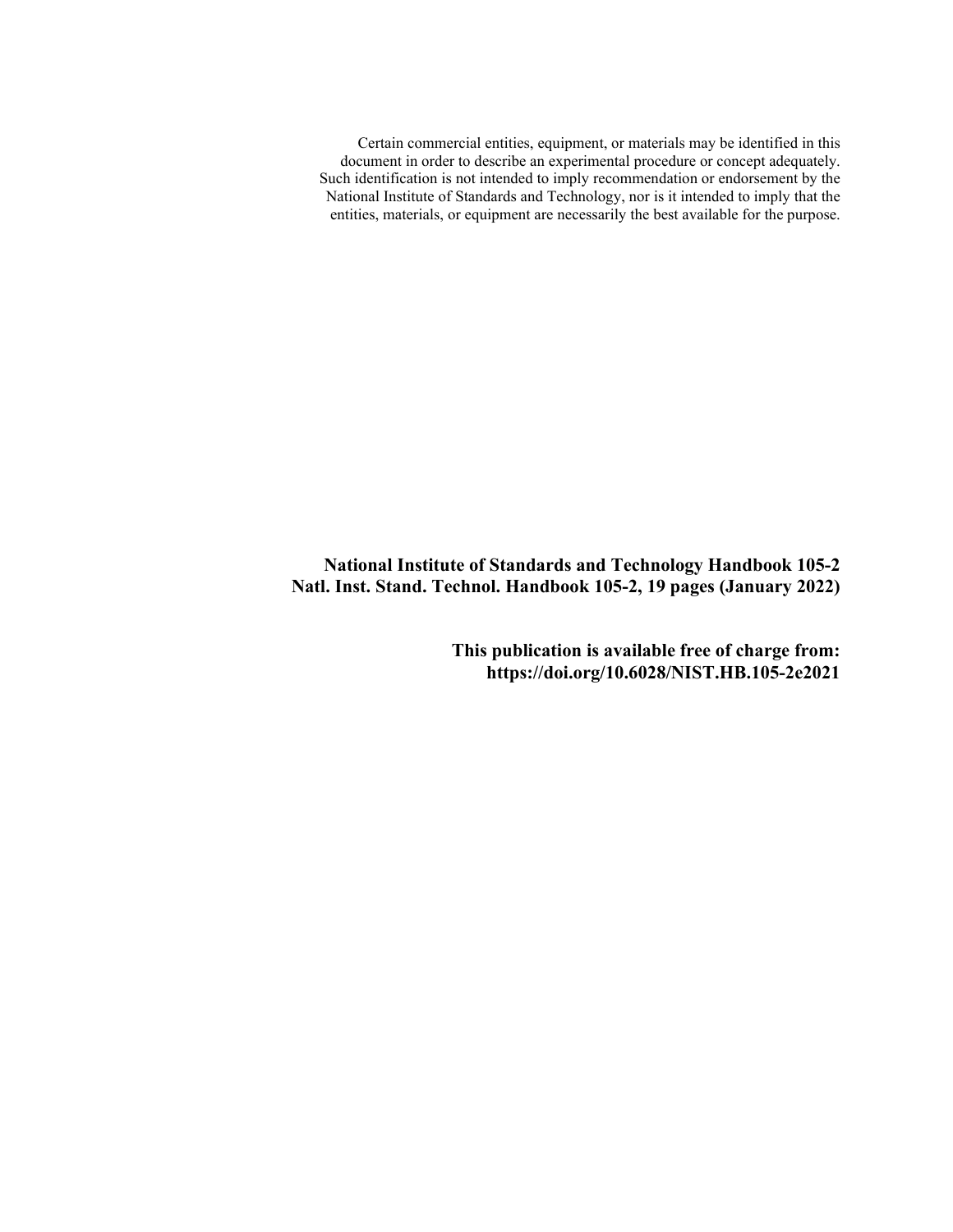#### **Preface**

The 2021 revision of Handbook 105-2 includes the following changes.

- 1. There is no provision for retroactivity. All volumetric standards used for field enforcement of weights and measures need to comply with the specifications and tolerances published in this handbook.
- 2. Decision rules regarding maximum permissible errors (plus/minus tolerances) were changed. The calibration uncertainty must simply be less than the applicable maximum permissible errors (rather than less than one-third). Statements of conformance to tolerances require the absolute calibration value plus the uncertainty to be within tolerance and the user must consider correction values and uncertainties in use.
- 3. Calibration intervals were reduced from a maximum 10-year recommended interval to a 5-year maximum interval for consistency with ASTM and ISO standards.
- 4. All reference documents were reviewed and updated with current and applicable references for volumetric calibrations. ASTM International, OIML, ISO, and EURAMET standards and procedures have been reviewed in consideration of international standardization.
- 5. Formatting was updated for Word and accessibility requirements.

The 1996 revision of Handbook 105-2 included the following changes since it was published in 1971:

- 1. References to the National Bureau of Standards (NBS) were replaced by the National Institute of Standards and Technology (NIST).
- 2. Reference to and incorporation of international standards (such as those of the International Organization for Legal Metrology, OIML) and national industry standards (such as those of the American Society for Testing and Materials, ASTM) were made where possible.
- 3. The addition of references to direct the user to publications that will assist with effective use of field standards.

Additionally, the process for updating the publication was changed to include the following:

- 1. Conversion of the previous handbook to electronic media to allow future changes to be incorporated in a timelier manner.
- 2. Organized peer review to ensure incorporation of the latest technology and viewpoints of technical experts.

Note regarding units of measure: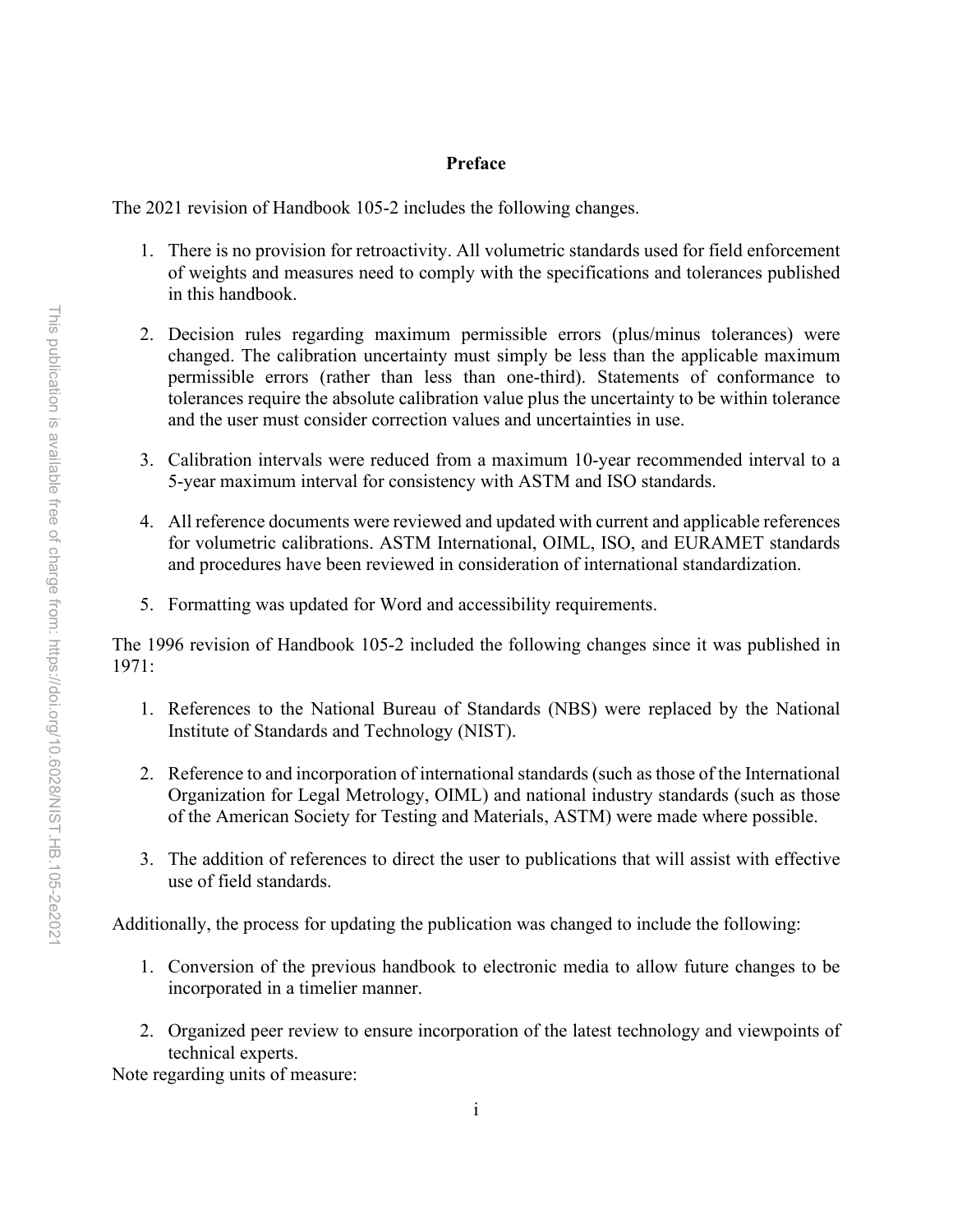The SI unit of volume is the cubic meter  $(m<sup>3</sup>)$  or submultiples of the unit such as the cubic decimeter  $(dm^3)$  or the cubic centimeter  $(cm^3)$ . The Twelfth General (International) Conference on Weights and Measures redefined the litre [herein spelled liter] as a "special name for the cubic decimeter," but agreed to permit the continuance of the terms liter (L) and milliliter (mL), except in association with measurements of the highest precision. For volumetric glassware, the difference between the old and new meanings of liter is negligible. Therefore, either  $mL$  or  $cm<sup>3</sup>$ may be marked on flasks and glassware covered in this handbook.

Due to commercial applications in the United States using units other than SI or other accepted metric units, this document references other common units in current use.

#### **Abstract**

Handbook 105-2 is part of the Handbook 105-series of specifications and tolerances identified in NIST Handbooks 44, 130, and 133 for use as field standards in weights and measures enforcement actions. This handbook covers the specifications and tolerances for glass flasks used primarily in package testing commodities as a part of weights and measures enforcement activities conducted by legal weights and measures jurisdictions.

**Key Words:** field standard measuring flasks; flasks; graduated cylinders; volumetric standards; volumetric specifications and tolerances; weights and measures.

#### **Acknowledgments**

1971: This Handbook was initially written by Blayne C. Keysar of the National Bureau of Standards (now NIST).

1996: Special thanks regarding the 1996 edition were given to Kelleen Moody (Larson), metrologist with the State of Arizona, and to Karl Herken, metrologist with the State of Kansas, for their assistance with review of reference materials, evaluation of comments submitted during peer review, and for typing and editing the document in WordPerfect as the first electronic format. Thanks were also given to numerous metrologists (of both State and industry laboratories) for their technical review of several drafts.

2021: The updated draft was prepared by Georgia Harris and reviewed by interested parties. Specific inputs regarding applicable decision rules were submitted by multiple laboratories, with initial feedback on the need for an updated draft provided by Jeremy Nading, metrologist with the State of Oklahoma, Anthony Gruneisen, metrologist with the State of California, Nicholas Santini, metrologist with the State of Michigan, Benj FitzPatrick, metrologist with the State of Minnesota, Dustin Claycomb, metrologist with the State of Pennsylvania, and Micheal Hicks, NIST Office of Weights and Measures.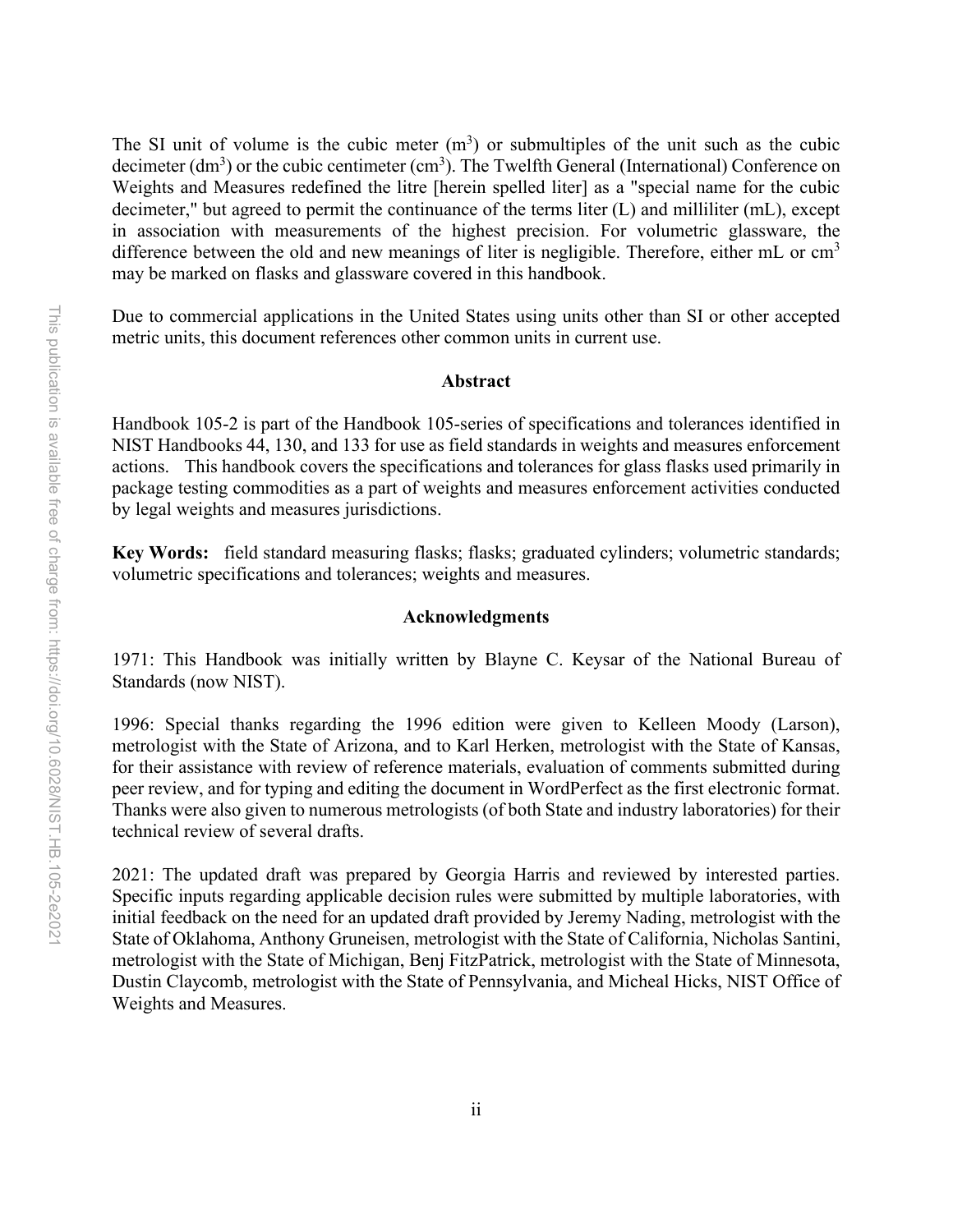# **Table of Contents**

| $\mathbf{1}$            |                |                                                                                  |  |
|-------------------------|----------------|----------------------------------------------------------------------------------|--|
|                         | 1.1            |                                                                                  |  |
|                         | 1.2            |                                                                                  |  |
|                         | 1.3            |                                                                                  |  |
| $\overline{2}$          |                |                                                                                  |  |
|                         | 2.1            |                                                                                  |  |
|                         | 2.2            |                                                                                  |  |
|                         | 2.3            | ASTM International, formerly known as American Society for Testing and Materials |  |
| 3                       |                |                                                                                  |  |
| $\overline{\mathbf{4}}$ |                |                                                                                  |  |
|                         | 4.1<br>4.1.1   |                                                                                  |  |
|                         | 4.2            |                                                                                  |  |
|                         | 4.3            |                                                                                  |  |
|                         | 4.4            |                                                                                  |  |
|                         | 4.4.1          |                                                                                  |  |
|                         | 4.4.2          |                                                                                  |  |
|                         | 4.4.3          |                                                                                  |  |
|                         | 4.4.4<br>4.4.5 |                                                                                  |  |
|                         |                |                                                                                  |  |
|                         | 4.5            |                                                                                  |  |
|                         | 4.5.2          |                                                                                  |  |
|                         | 4.5.3          |                                                                                  |  |
|                         | 4.5.4          |                                                                                  |  |
|                         | 4.5.5          |                                                                                  |  |
|                         | 4.5.6          |                                                                                  |  |
|                         | 4.5.7          |                                                                                  |  |
|                         | 4.5.8          |                                                                                  |  |
|                         | 4.5.9          |                                                                                  |  |
|                         | 4.5.10         |                                                                                  |  |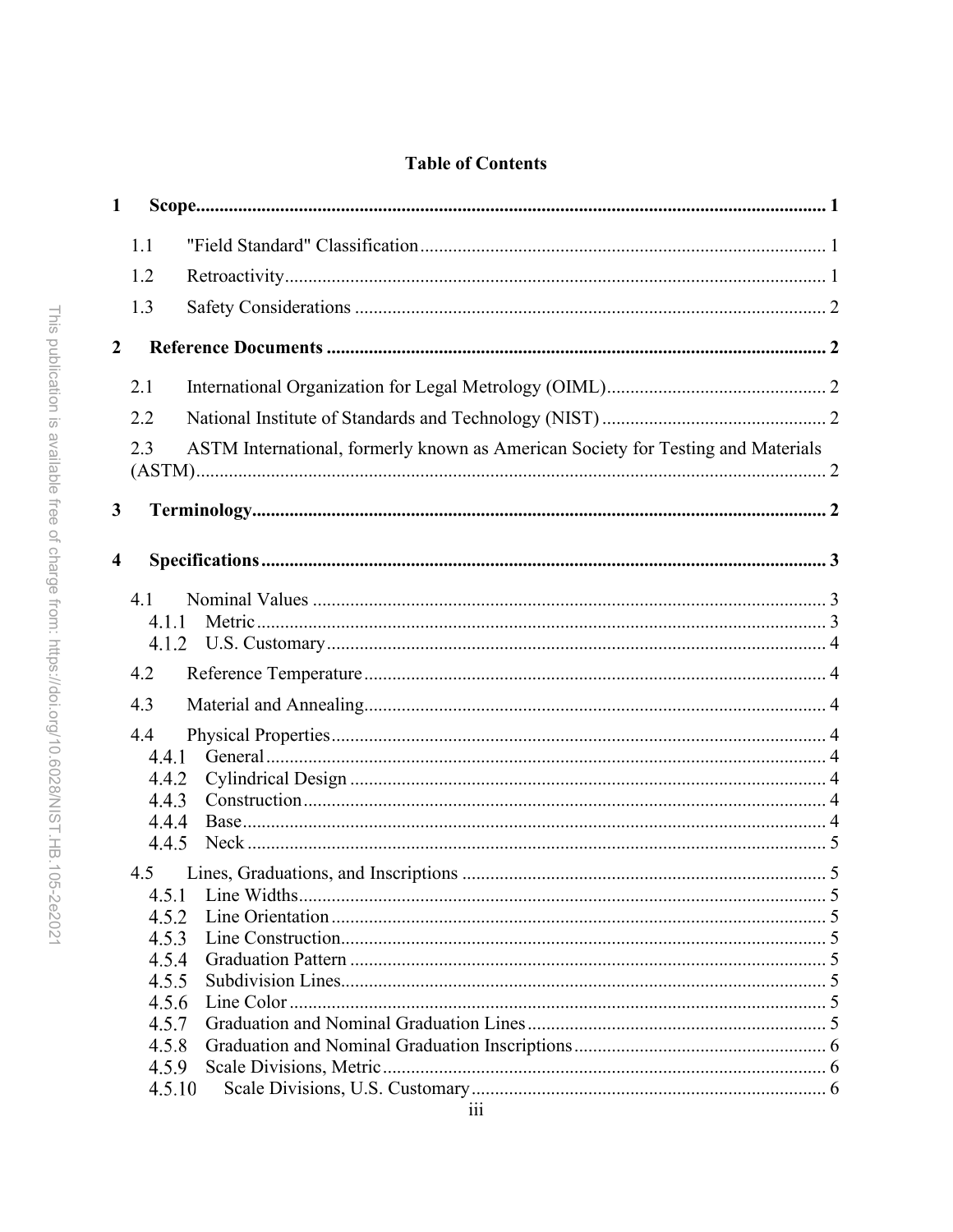|   | 4.5.11                                                                                                                                                                                                                                                       |  |
|---|--------------------------------------------------------------------------------------------------------------------------------------------------------------------------------------------------------------------------------------------------------------|--|
| 5 |                                                                                                                                                                                                                                                              |  |
| 6 |                                                                                                                                                                                                                                                              |  |
|   | 6.1                                                                                                                                                                                                                                                          |  |
|   | 6.2                                                                                                                                                                                                                                                          |  |
|   | 6.3                                                                                                                                                                                                                                                          |  |
|   | 6.4                                                                                                                                                                                                                                                          |  |
| 7 |                                                                                                                                                                                                                                                              |  |
| 8 |                                                                                                                                                                                                                                                              |  |
|   | 8.1                                                                                                                                                                                                                                                          |  |
|   | 8.2                                                                                                                                                                                                                                                          |  |
| 9 |                                                                                                                                                                                                                                                              |  |
|   | Table 1. International System of Units (SI) for volume, conversions, and symbols.  9<br>Table 3. Tolerances (maximum permissible error) for flasks and cylinders (SI).  10<br>Table 4. Tolerances (maximum permissible error) for flasks and cylinders (U.S. |  |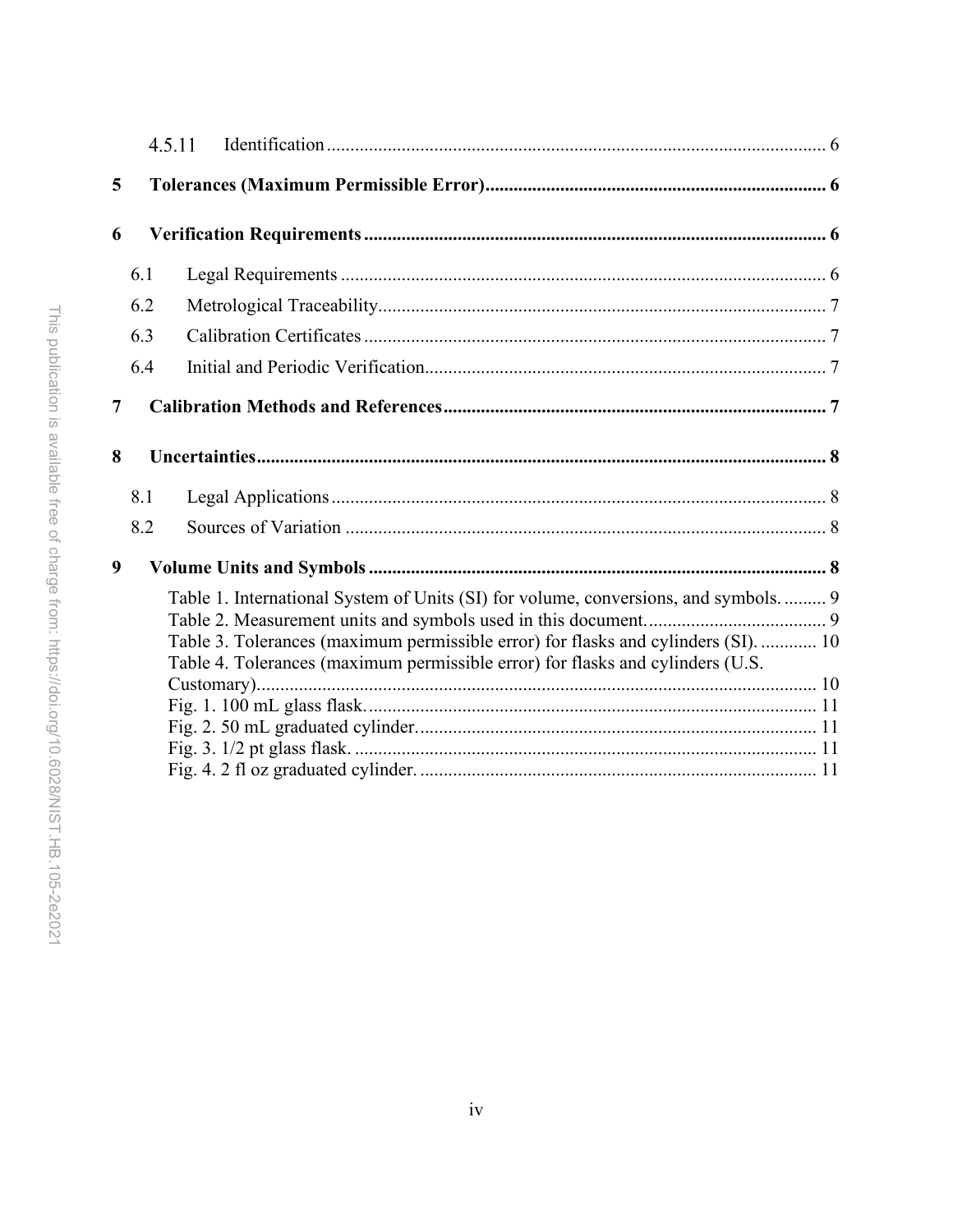#### **SPECIFICATIONS AND TOLERANCES FOR REFERENCE STANDARD AND FIELD STANDARD WEIGHTS AND MEASURES**

105-2. Specifications and Tolerances for Field Standard Measuring Flasks

These specifications and tolerances are recommended as minimum requirements for standards used by State and local weights and measures officials in quantity determination of liquid commodities.

#### INTRODUCTION

Field standard volumetric flasks and graduated cylinders as described herein are intended to be used by weights and measures officials, manufacturers and distributors of liquid products, research and testing laboratories, and others concerned with accurate measurements of the volume of liquids. Use of these volumetric standards at all appropriate levels of manufacture, distribution, and weights and measures inspection will promote accuracy and uniformity in commerce.

#### <span id="page-7-0"></span>**1 Scope**

#### <span id="page-7-1"></span>**1.1 "Field Standard" Classification**

This Handbook classifies volumetric flasks with graduated necks and graduated cylinders (see [Fig.](#page-17-0) [1 through 4\)](#page-17-0) for legal metrology applications as "field standards." Tolerances from this document or calibration uncertainties must be less than one third of the associated field tolerance applied when the standard is used to test a package or commodity, as discussed in NIST Handbook 44 and NIST Handbook 133. Tolerances provided in [Tables 3](#page-16-0) and 4 are intended to permit use of field standards during normal testing operations as standards having nominal values. Where field standards calibration uncertainties exceed the tolerance limits set out in this document, nominal values cannot be used; instead, the reported volumetric values must be used and the uncertainties of the calibration considered when evaluating packages for compliance. Nominal values may be used only when the absolute value of the volume plus the calibration uncertainty are within maximum permissible errors  $(m.p.e.)$ <sup>[1](#page-7-3)</sup>. For specifications and tolerances for glassware used in laboratory applications, and where smaller tolerances are needed, see the ASTM references listed in [Section 2.](#page-8-1)

#### <span id="page-7-2"></span>**1.2 Retroactivity**

This handbook applies to all flasks and graduated cylinders for use as field standards (i.e., new and in-use field standard volumetric flasks and graduated cylinders, those intended for replacement of flasks already in use, and to new flasks to be acquired as supplementary standards).

<span id="page-7-3"></span><sup>1</sup> Tolerances and maximum permissible errors (*m.p.e.*) are used interchangeably throughout this document. The use of tolerances within the U.S. legal metrology community implies both positive and negative values and is considered equivalent to *m.p.e.* as defined by the International Vocabulary of Metrology.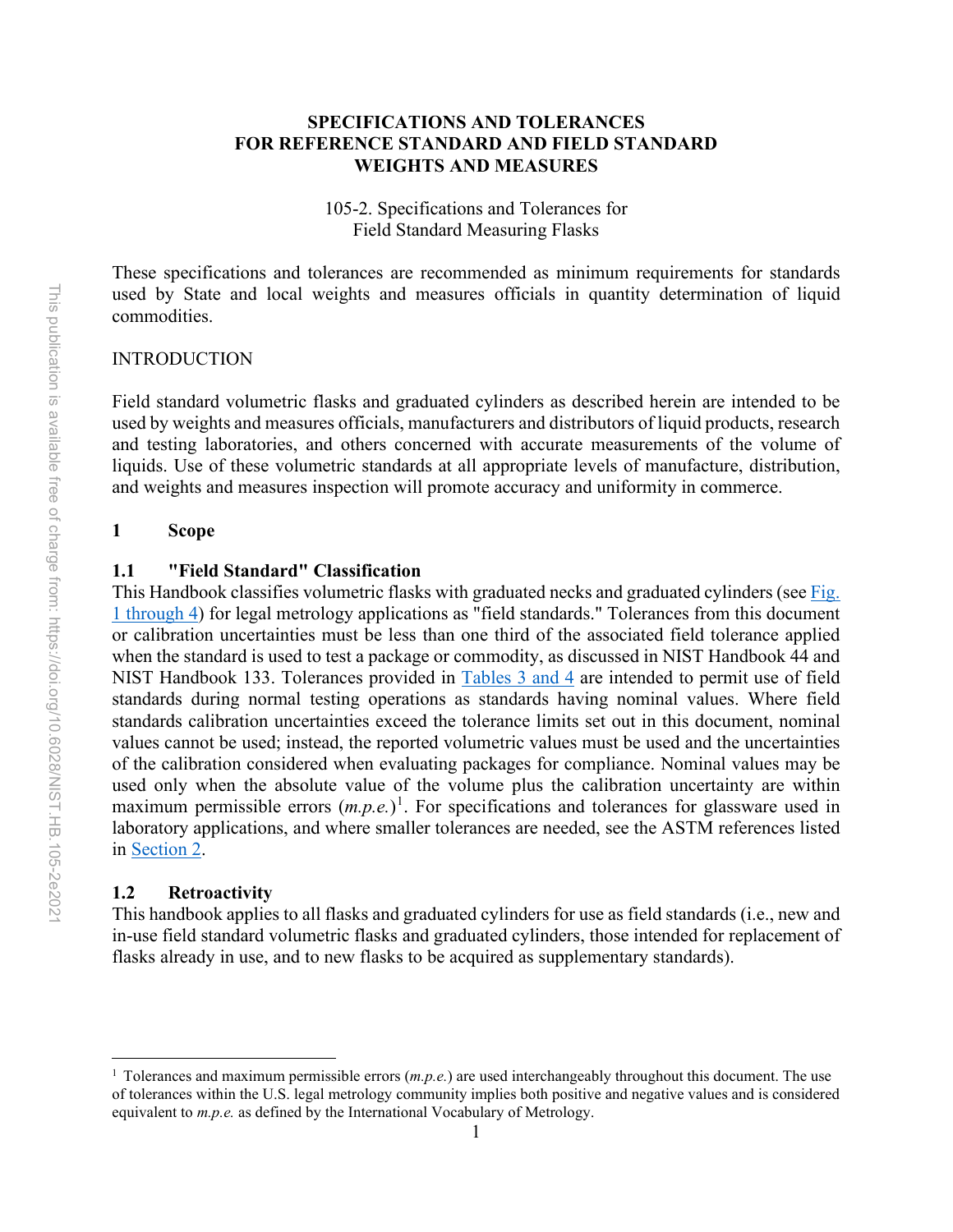# <span id="page-8-0"></span>**1.3 Safety Considerations**

The accuracy and repeatability of field standards is critically dependent upon cleanliness. Chemicals used in the cleaning process should be evaluated for safety in use and for appropriate disposal methods by reviewing Safety Data Sheets (SDS), formerly known as Material Safety Data Sheets (MSDS).

Volumetric glassware should not be emptied by holding onto the neck alone. The bottom of the flask should always be supported to prevent glassware breakage and possible injury.

# <span id="page-8-1"></span>**2 Reference Documents**

# <span id="page-8-2"></span>**2.1 International Organization for Legal Metrology (OIML)**

- R 87 (2016), Quantity of product in prepackages.
- R 43 (1981), Standard graduated glass flasks for verification officers.

# <span id="page-8-3"></span>**2.2 National Institute of Standards and Technology (NIST)**

- NIST Handbook 44, Specifications, Tolerances, and Other Technical Requirements for Weighing and Measuring Devices (see current edition).
- NIST Handbook 133, Checking the Net Contents of Packaged Goods (see current edition).
- NIST IR 7383 (2019), Selected Procedures for Volumetric Calibrations.
- NIST Special Publication 811 (2018), Guide for the Use of the International System of Units (SI).<sup>[2](#page-8-6)</sup>

# <span id="page-8-4"></span>**2.3 ASTM International, formerly known as American Society for Testing and Materials (ASTM)**

- E288-10 (2017), Standard Specification for Laboratory Glass Volumetric Flasks.
- E438-92 (2018), Standard Specification for Glasses in Laboratory Apparatus.
- E542-01 (2021), Standard Practice for Gravimetric Calibration of Laboratory Volumetric Instruments.
- E694-18, Standard Specification for Laboratory Glass Volumetric Apparatus.
- E1272-02 (2019), Standard Specification for Laboratory Glass Graduated Cylinders.

# <span id="page-8-5"></span>**3 Terminology**

*Borosilicate glass.* A glass of a low cubical coefficient of thermal expansion used for most precision laboratory glassware and known by such trade names as  $\text{Kimax}^3(\text{KG-33})$  $\text{Kimax}^3(\text{KG-33})$  $\text{Kimax}^3(\text{KG-33})$  or Pyrex. See ASTM E438-92 (2018) for Type I glass specifications.

<span id="page-8-6"></span><sup>&</sup>lt;sup>2</sup>The BIPM SI Brochure (9th Edition) was published on May 20, 2019. The NIST SP 330 (2019) version has been published and reflects the changes incorporated in the BIPM SI Brochure (9th Edition). This publication, Special Publication 811, has not yet been updated to reflect the changes in the SI that came into effect on May 20, 2019.<br><sup>3</sup> Certain commercial entities, equipment, or materials may be identified in this document in order to describe an experimental

<span id="page-8-7"></span>procedure or concept adequately. Such identification is not intended to imply recommendation or endorsement by the National Institute of Standards and Technology, nor is it intended to imply that the entities, materials, or equipment are necessarily the best available for the purpose.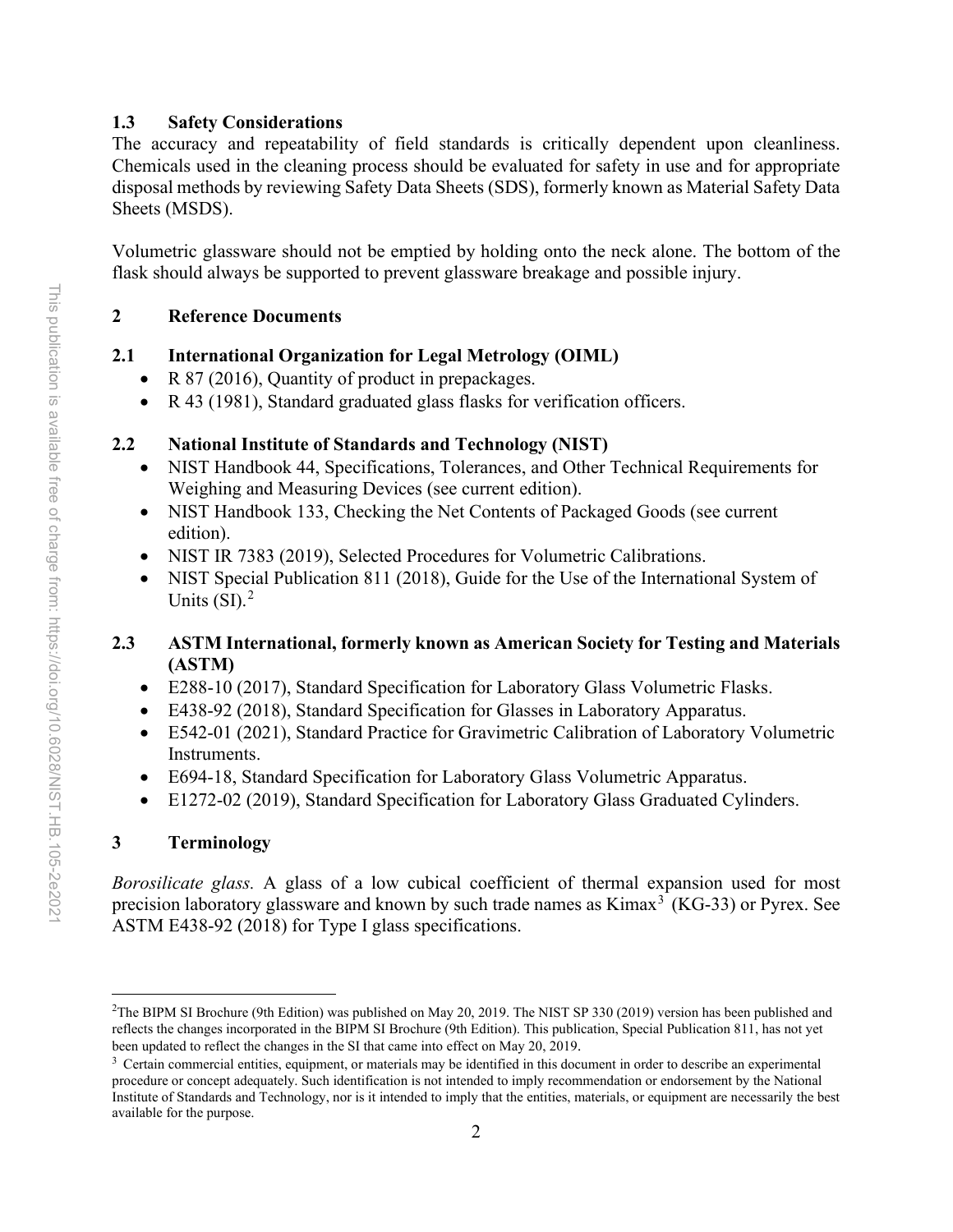*Capacity, contained.* The volume of water which the flask contains at the reference temperature when filled to its nominal graduation line and is designated "to contain" or  $\ll$  In  $\gg$ . The neck graduations of a "to contain" measure represent the volume of liquid in the measure, not the volume of liquid that can be poured from the measure. A "to contain" measure must always be cleaned and dried between successive uses of the measure for purposes of accuracy.

*Capacity, delivered.* The volume of water which the flask delivers at the reference temperature from the specified graduation line when emptied gradually with a 30 s  $(\pm 5 \text{ s})$  pour and a 10 s drain while held at a 10 $\degree$  to 15 $\degree$  angle from vertical<sup>[4](#page-9-3)</sup>. These flasks are designated "to deliver" or  $<< E_X >>$ . If a flask or graduated cylinder is to be used in a wet condition, it must be calibrated "to deliver." The advantage of using a "to deliver" measure is that the measure does not have to be dried between uses.

*Capacity, nominal.* The nominal capacity of a field standard flask or graduated cylinder is the volume used to designate the flask or cylinder at a given reference temperature (as calibrated to the specified reference temperature of 20 °C).

*Graduation lines.* Numbered lines which extend for at least 3/4 of the flask neck or cylinder circumference.

*Nominal graduation line.* A line extending completely around the flask neck or cylinder circumference (see 4.4.2) that indicates the nominal capacity, and which must be in a contrasting color to the other lines (see 4.5.6).

*Soda-lime glass.* A glass of medium cubical coefficient of thermal expansion often used in field standard flasks and graduated cylinders. See ASTM E438-92 (2018) for Type II glass specifications.

*Subdivision graduation lines.* Unnumbered intermediate graduation lines between nominal and other graduation lines.

# <span id="page-9-0"></span>**4 Specifications**

# <span id="page-9-1"></span>**4.1 Nominal Values**

A set of field standard flasks and graduated cylinders comprises several flasks. Nominal capacities in the series are chosen in accordance with applications and regulations.

# <span id="page-9-2"></span>4.1.1 Metric

A set of field standard glassware comprises several flasks and graduated cylinders, including a 50 mL graduated cylinder, a 100 mL graduated cylinder or flask, and one each 250 mL, 500 mL, 1 L, 2 L graduated neck flasks. This example does not preclude other sets or nominal sizes.

<span id="page-9-3"></span><sup>&</sup>lt;sup>4</sup> Note: the correct International System of Units (SI) abbreviation for second is s.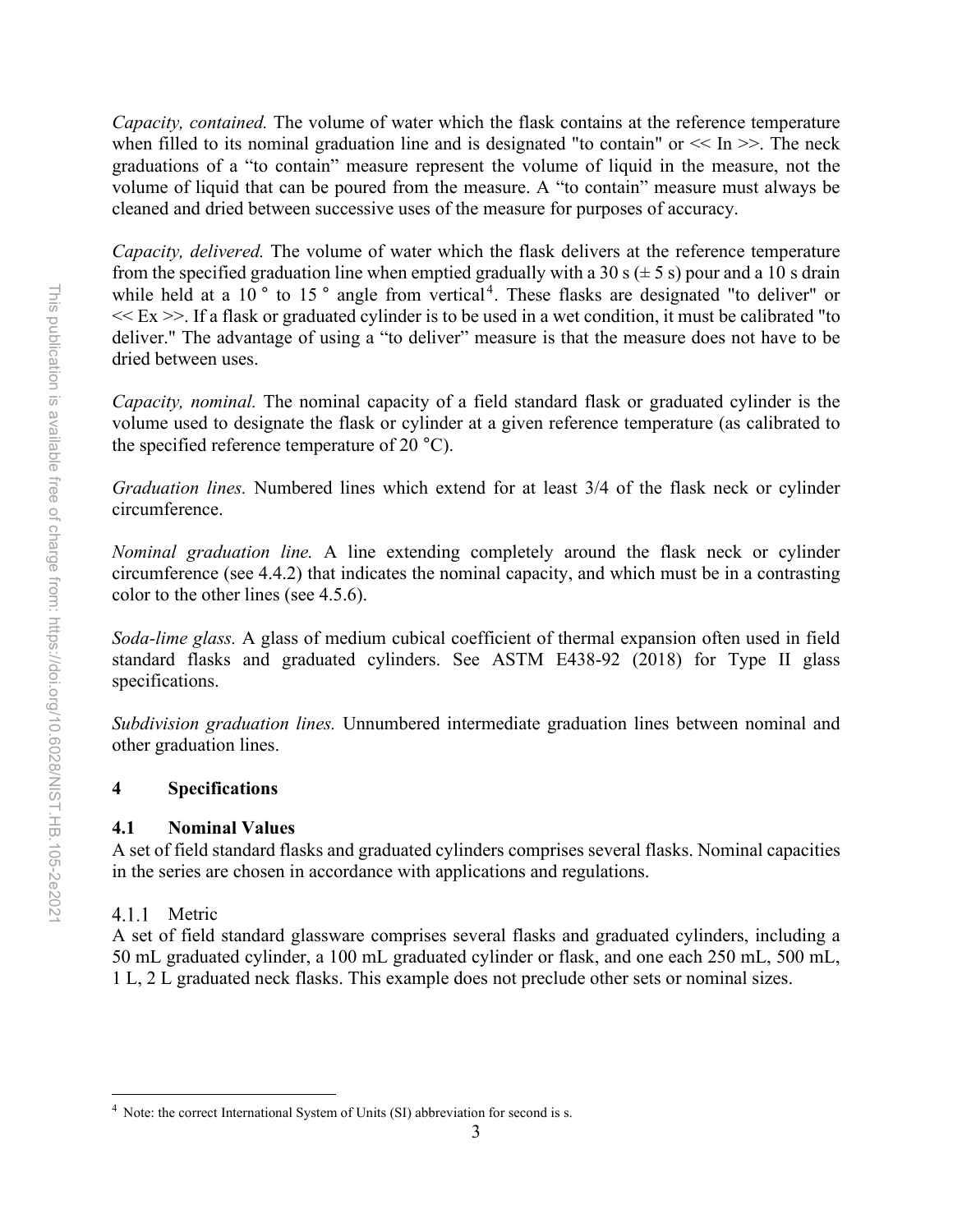#### <span id="page-10-0"></span>U.S. Customary

A set of field standard glassware comprises several flasks and graduated cylinders, including a 2 fl oz graduated cylinder, and one each 1 gill, 0.5 pint, 1 pint, 1 quart, 0.5 gallon, and 1 gallon graduated neck flasks. This example does not preclude other sets or nominal sizes.

# <span id="page-10-1"></span>**4.2 Reference Temperature**

The temperature at which the flask or cylinder is intended to contain or deliver a volume equivalent to its nominal capacity, shall be  $20^{\circ}$ C (68 °F).

Application note: When a product that is normally refrigerated is being tested, a packager is *given the benefit of doubt* in determining volume, unless temperature corrections are made, due to the cubical coefficient of thermal expansion for the glass and for the product; the extent is dependent on whether product is tested at its specified reference temperature, its storage temperature or at a normal indoor environment (i.e., 20 °C).

# <span id="page-10-2"></span>**4.3 Material and Annealing**

A field standard flask or graduated cylinder shall be made of transparent, well-annealed clear glass with suitable thermal and chemical properties (such as ASTM Type II, soda-lime or Type I, borosilicate glass). The flask shall be free from chips, cracks, stones, and other visible defects that detract from the appearance or use of the flask. It is particularly important that the graduated portion of the flask or cylinder be free from obvious defects.

# <span id="page-10-3"></span>**4.4 Physical Properties**

# <span id="page-10-4"></span>4.4.1 General

The design shall conform to the general configuration shown in Fig. 1 [through 4.](#page-17-0) The inscriptions and graduations shall be placed in the same relationship to each other and to the position on the flasks as shown.

# <span id="page-10-5"></span>4.4.2 Cylindrical Design

The neck and body of flasks and graduated cylinders must be cylindrical. Any cross section taken in a plane perpendicular to the vertical axis shall be circular.

# <span id="page-10-6"></span>4.4.3 Construction

The shape of a field standard flask or graduated cylinder shall permit complete emptying and thorough cleaning.

# <span id="page-10-7"></span>4.4.4 Base

A standard graduated flask must maintain a stable vertical position without rocking when placed with its base on a flat level surface. Each flask shall be designed with an attached base that is perpendicular to the vertical axis for stability. (A hexagonal base is typically used for maximum stability, but the 1 gallon flask is often designed in such a way that eliminates the need for a base.)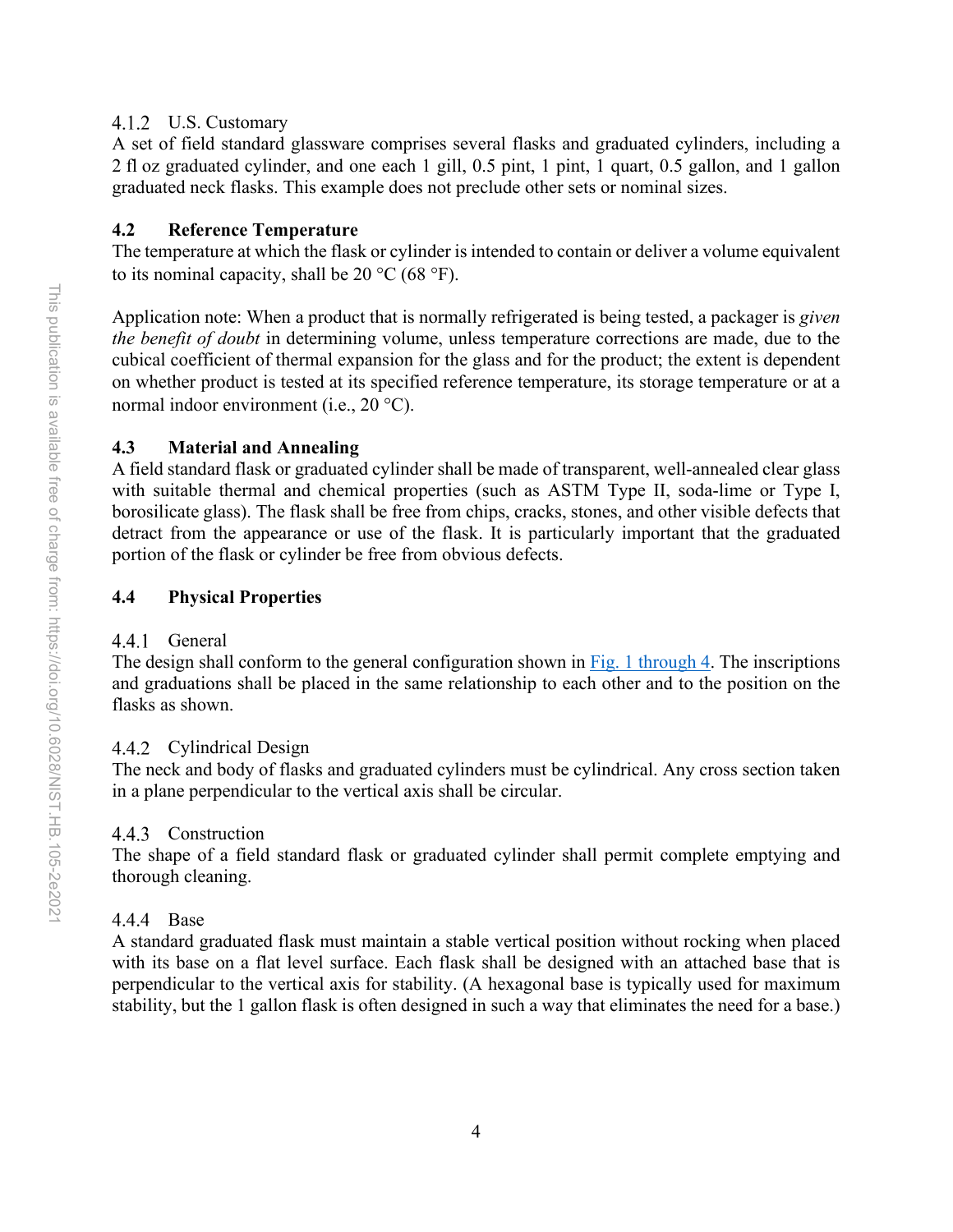#### <span id="page-11-0"></span>4.4.5 Neck

The neck of the flask must be cylindrical. The top edge of the neck shall have a smooth finish and a small flange. The height of the graduated portion of a graduated cylinder shall be at least five times the inside diameter.

# <span id="page-11-1"></span>**4.5 Lines, Graduations, and Inscriptions**

#### <span id="page-11-2"></span>4.5.1 Line Widths

Graduation and subdivision lines shall be distinct, permanent and of uniform thickness not to exceed 0.3 mm.

# <span id="page-11-3"></span>4.5.2 Line Orientation

Graduation lines shall be perpendicular to the vertical axis of the base of the flask.

# <span id="page-11-4"></span>4.5.3 Line Construction

Graduation lines shall be applied by one of the following methods: etched and filled with a permanent pigment; application of a stain fixed into the glass without etching; or application of an enamel fused onto the glass without etching.

# <span id="page-11-5"></span>4.5.4 Graduation Pattern

There should be no evidence of irregular spacing between graduation lines. Nominal graduation lines shall extend completely around the neck. Due to the difficulty in extending stained or enameled lines completely around the neck, a gap of 4 mm at the closure, or meeting point, is permitted. This gap must be approximately 90 ° from the line of vision when the flask is viewed from the front so as not to interfere with reading a meniscus (see [Fig. 1 through 4\)](#page-17-0).

# <span id="page-11-6"></span>4.5.5 Subdivision Lines

Subdivision lines shall be uniform and extend at least 3/4 around the neck.

# <span id="page-11-7"></span>4.5.6 Line Color

If a pigment or enamel is used for graduation lines, the nominal volume line shall be of a contrasting color.

# <span id="page-11-8"></span>4.5.7 Graduation and Nominal Graduation Lines

Graduation lines on flasks with graduated necks shall be marked above and below the nominal line as shown in Volumetric Scale Range in Tables [3 and 4.](#page-16-0)

Graduation lines on graduated cylinders shall only be marked beneath the nominal line and shall be marked with Numbered and Minimum Graduations as shown in Tables [3 and 4.](#page-16-0)

Subdivision lines on graduated cylinders shall be omitted between the base and the first main graduated line. This will eliminate reading near the base where it is difficult to read and of questionable accuracy. (Striation often occurs in the glass in this area during manufacture when the base is joined to the cylindrical portion.)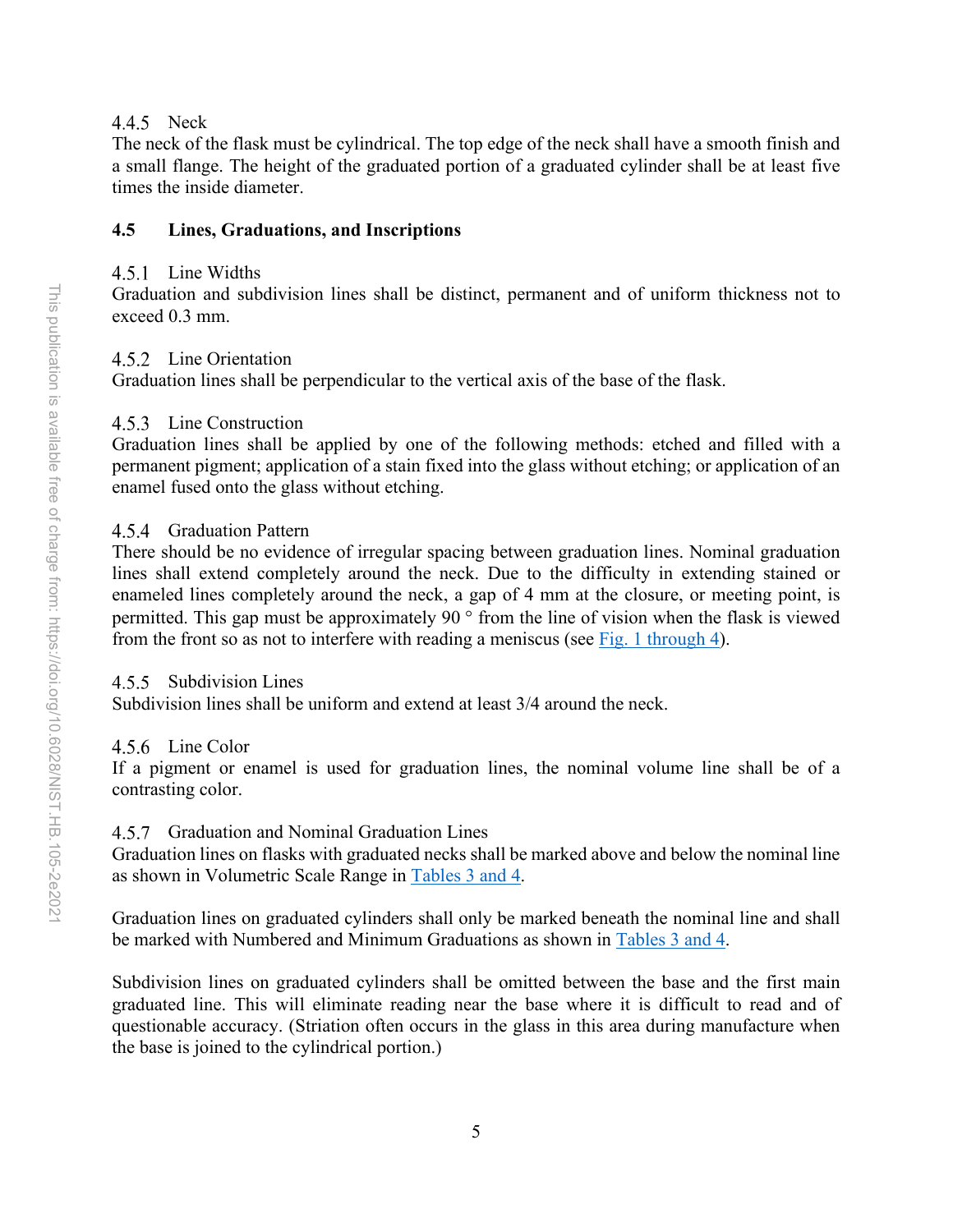#### <span id="page-12-0"></span>4.5.8 Graduation and Nominal Graduation Inscriptions

Each nominal capacity line shall be labeled with the appropriate volume and units. The numbers and letters indicating nominal capacity and main graduation capacities shall be placed immediately above the line to which they refer (see [Fig. 1 through](#page-17-0) 4 for examples).

# <span id="page-12-1"></span>4.5.9 Scale Divisions, Metric

The scale divisions on a metric graduated cylinder shall be divided into milliliters (mL), and labeling shall so indicate with the appropriate abbreviation. Each subdivision shall comply with [Table 3.](#page-16-0)

# <span id="page-12-2"></span>4.5.10 Scale Divisions, U.S. Customary

The scale divisions on a U.S. customary graduated cylinder shall be divided into fluid drams(fl dr), and labeling shall so indicate with the appropriate abbreviation. Each subdivision shall comply with [Table 4.](#page-16-1)

# <span id="page-12-3"></span>4.5.11 Identification

Each field standard flask or graduated cylinder shall be permanently and legibly marked with the following:

- 1) the manufacturer's name or trademark;
- 2) serial or identification number;
- 3) clear identification of "to deliver" or "to contain" use ("to deliver" flasks with a proper *wet down* are typically used for commodity inspection);
- 4) nominal capacity and appropriate units;
- 5) reference temperature for calibration; and
- 6) drain time (e.g., 10 s).

On U.S. customary standard glassware all letters except unit abbreviations are to be in upper case (see [Fig. 1 through 4\)](#page-17-0).

# <span id="page-12-4"></span>**5 Tolerances (Maximum Permissible Error)**

The difference between the actual volume and the indicated volume at the prescribed reference temperature (20 °C) shall not be greater than that shown for Tolerance at Nominal or Partial Capacity in [Tables](#page-16-0) 3 or 4. As noted in [Section 6.1](#page-12-6) for legal metrology applications, the calibration uncertainty shall be less than the applicable tolerances specified in [Tables](#page-16-0) 3 or 4 and the absolute value of the calibrated measurement result plus the calibration uncertainty shall be within the stated tolerance to make conformance statements.

# <span id="page-12-5"></span>**6 Verification Requirements**

# <span id="page-12-6"></span>**6.1 Legal Requirements**

When field standard flasks and graduated cylinders are used for commercial applications, they must be inspected for damage prior to each use and prior to calibration. Stopcocks and covers may only be used on glassware designed for their use. Glassware must be evaluated for conformance to this document and be calibrated by a NIST recognized or ISO/IEC 17025 accredited laboratory, using appropriate calibration methods such as those shown in [Section 7,](#page-13-3) with calibration certificates provided that include conformity assessment statements, calibration measurement results, and calibration uncertainty values that are less than tolerances listed in this document.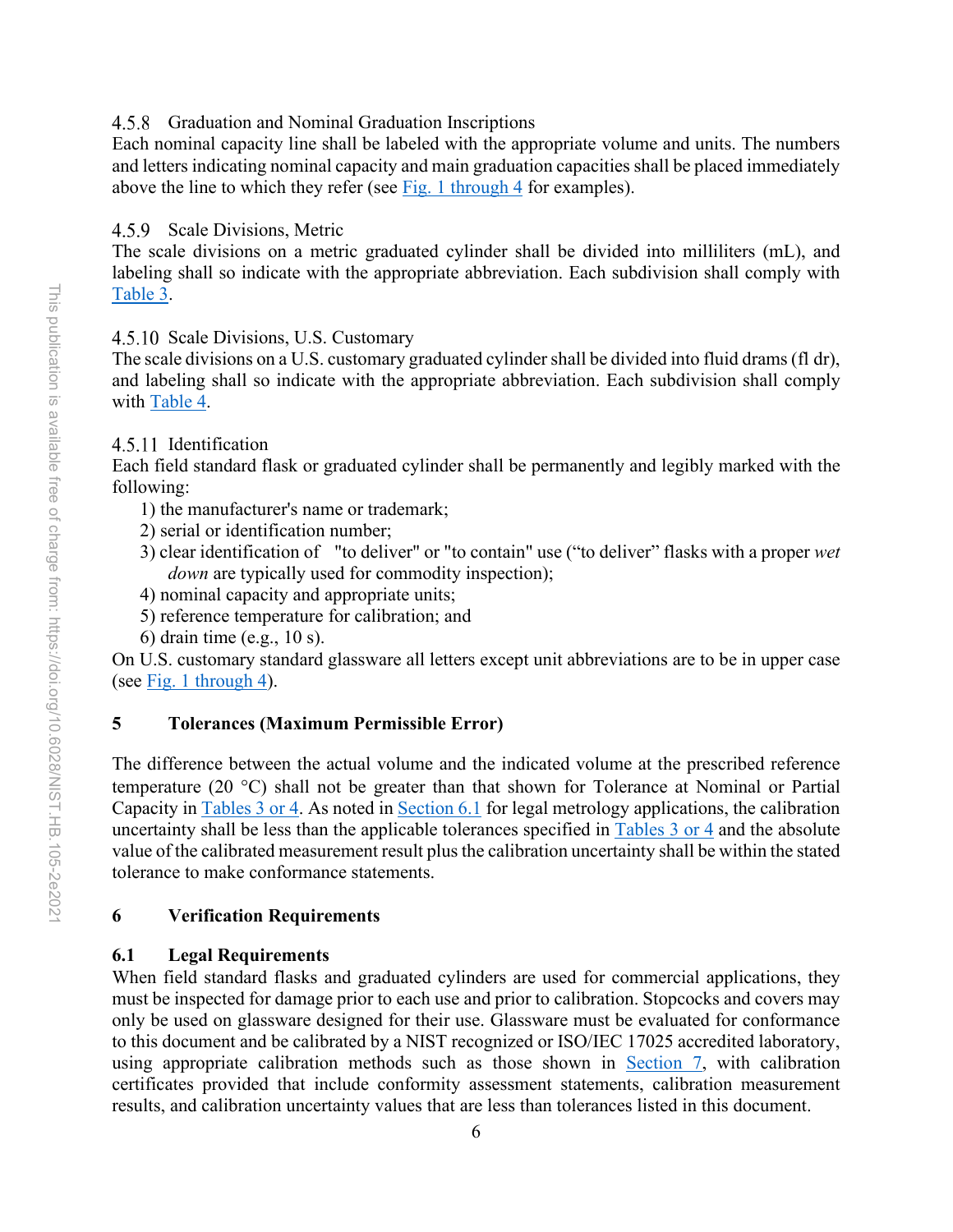#### <span id="page-13-0"></span>**6.2 Metrological Traceability**

Field standards shall be calibrated by a recognized or ISO/IEC 17205 accredited laboratory. Field standard measurement results used for legal metrology shall be traceable to the International System of Units (SI) with associated supporting documentation.

#### <span id="page-13-1"></span>**6.3 Calibration Certificates**

Acceptable accuracy and traceability to the SI through national or international standards shall be documented in a calibration certificate using accepted calibration methods as shown in [Section 7.](#page-13-3) Calibration values, uncertainty, and tolerance status must be noted on the calibration certificate for the user's evaluation and include a conformity assessment statement to ensure the standards fully meet both specifications and tolerances necessary to support legal metrology applications. Volumetric standards that do not comply with the specifications and tolerances should not be used for legal weights and measures enforcement activities. Labeled nominal values may be used when the absolute volumetric value plus the calibration uncertainty are within maximum permissible errors; alternatively, the reported calibrated volume and associated uncertainty must be considered by the end user.

# <span id="page-13-2"></span>**6.4 Initial and Periodic Verification**

Field standard flasks and graduated cylinders must undergo initial verification for conformance to these specifications and tolerances. Field standards must be inspected prior to use and verified periodically as prescribed by regulation; the frequency of periodic inspection and/or verification depends upon usage but should not exceed 5 years. Glass flasks and graduated cylinders generally do not change capacity values during this period unless damaged. Intermediate comparisons against other standards may be performed occasionally to detect standards in need of recalibration.

#### <span id="page-13-3"></span>**7 Calibration Methods and References**

Initial verification, to determine whether field standard flasks and graduated cylinders meet applicable tolerances, shall be performed using accepted gravimetric calibration procedures such as those listed below. The uncertainty of the calibration must be less than the applicable tolerances shown in this publication. If commercial measurements are to be made, there may be additional verification requirements (dependent on the jurisdiction in which the field standards will be used). Referenced methods are as follows:

- Standard Operating Procedure (SOP) 14, Standard Operating Procedure for Gravimetric Calibration of Volumetric Ware Using an Electronic Balance (published within NISTIR 7383 (2019) as noted in references).
- ASTM E542 (2021), Standard Practice for Gravimetric Calibration of Laboratory Volumetric Instruments.
- ISO 4787 (2021), Laboratory glass and plastic ware Volumetric instruments Methods for testing of capacity and for use.
- EURAMET Calibration Guide No. 19, Version 3.0 (2018), Guidelines on the Determination of Uncertainty in Gravimetric Volume Calibration.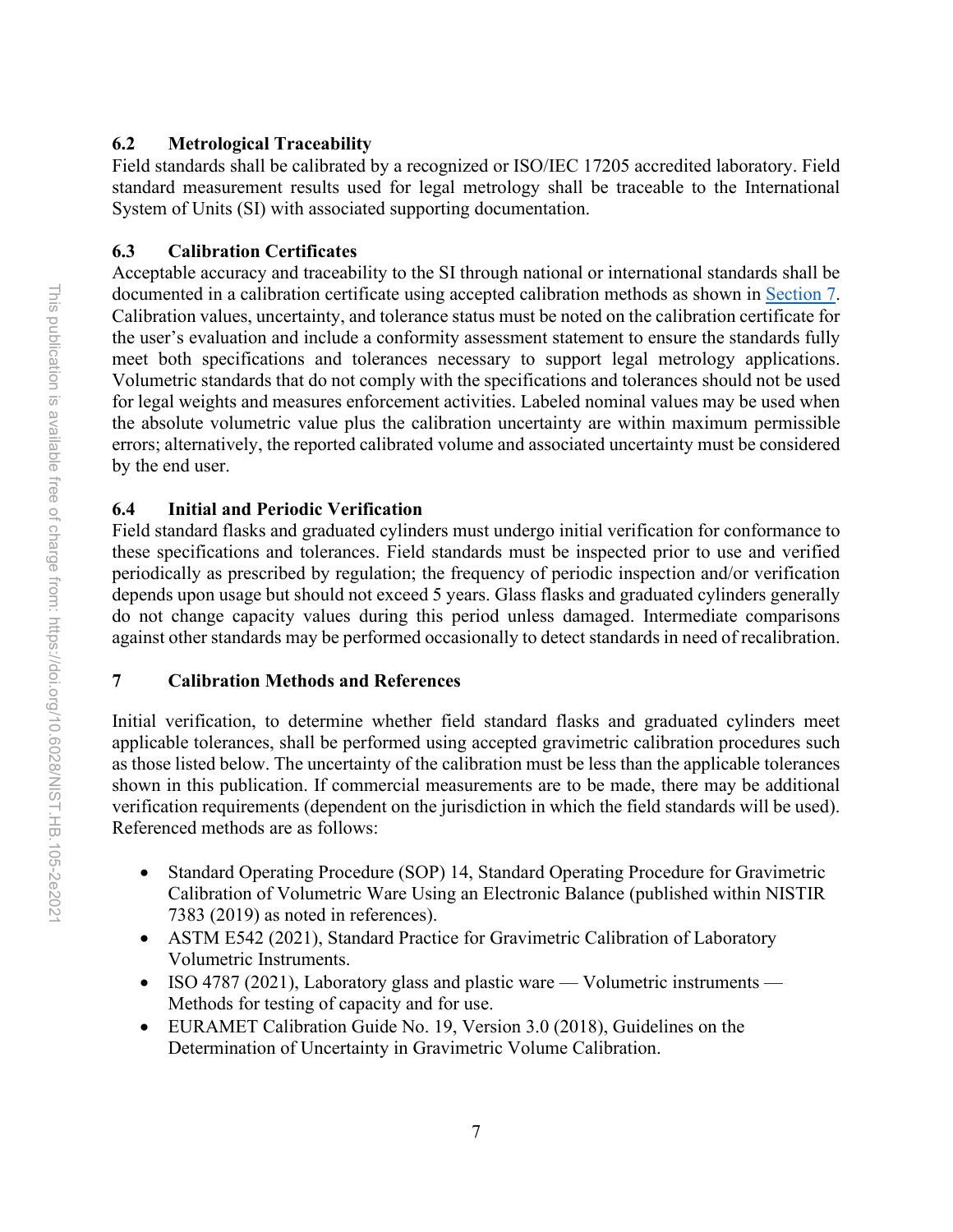#### <span id="page-14-0"></span>**8 Uncertainties**

#### <span id="page-14-1"></span>**8.1 Legal Applications**

Uncertainties of the calibration must be evaluated according to the Guide to the Expression of Uncertainties in Measurements<sup>[5](#page-14-4)</sup> and following the procedures described in the previous section to ensure compliance with recognition and accreditation requirements. The uncertainty for volume calibrations must be less than the tolerances published in this documentary standard. Evaluation of applicable requirements when used to support NIST Handbook  $133<sup>6</sup>$  $133<sup>6</sup>$  $133<sup>6</sup>$  package testing or NIST Handbook  $44<sup>7</sup>$  $44<sup>7</sup>$  $44<sup>7</sup>$  device testing must be considered by the field officials and service companies as applicable (e.g., especially in situations where the absolute value of the volume plus the calibration uncertainty exceeds the applicable tolerance in *this* handbook (105-2). The calibration corrections may need to be used in lieu of nominal volume when the absolute value of the standard with corrections plus the associated uncertainties are not fully within the applicable tolerances.

#### <span id="page-14-2"></span>**8.2 Sources of Variation**

For volumes such as those listed in this handbook, the largest sources of uncertainty are inaccurate reading of the meniscus (see Good Measurement Practice, GMP 3 in NISTIR 7383 and Annex A.1 in ASTM E694-18), cleanliness of the container, and proper technique when emptying and draining the flask or cylinder. A 30 s  $(\pm 5 \text{ s})$  pour followed by a 10 s drain, with the measure held at an angle between 10 ° and 15 ° from vertical, is required during calibration and application. The uncertainties reported by the laboratory do not reflect the uncertainty in field applications. Field application uncertainties include the same type of factors and are additive to those reported by the laboratory with additional consideration needed for viscosity and opacity of liquids being measured. For microliter ( $\mu$ L) volumes measured without a meniscus, the largest source of uncertainty and potential bias may be evaporation; if time of use is limited, evaporation is generally not a concern in weights and measures field applications.

#### <span id="page-14-3"></span>**9 Volume Units and Symbols**

The cubic meter,  $m<sup>3</sup>$ , is the SI derived unit for volume. The Liter is a non-SI unit accepted for use with the SI by the International Committee on Weights and Measures (CIPM) as noted in NIST Special Publication (SP) 811 (2008). Alternative units in common use are listed in [Table 1](#page-15-0) with their equivalence in L, mL, and  $m^3$ . See NIST SP 811 to verify conversions. Items in bold shown in [Table 1](#page-15-0) are exact conversions. Additional units and their symbols are provided for the user in [Table 2.](#page-15-1) See NIST Special Publication 811 for more information about units and symbols.

<span id="page-14-4"></span><sup>&</sup>lt;sup>5</sup> JCGM 100 2008 E, Evaluation of measurement data — Guide to the expression of uncertainty in measurement.

<span id="page-14-5"></span><sup>6</sup> Version adopted by regulatory agency.

<span id="page-14-6"></span><sup>7</sup> Version adopted by regulatory agency.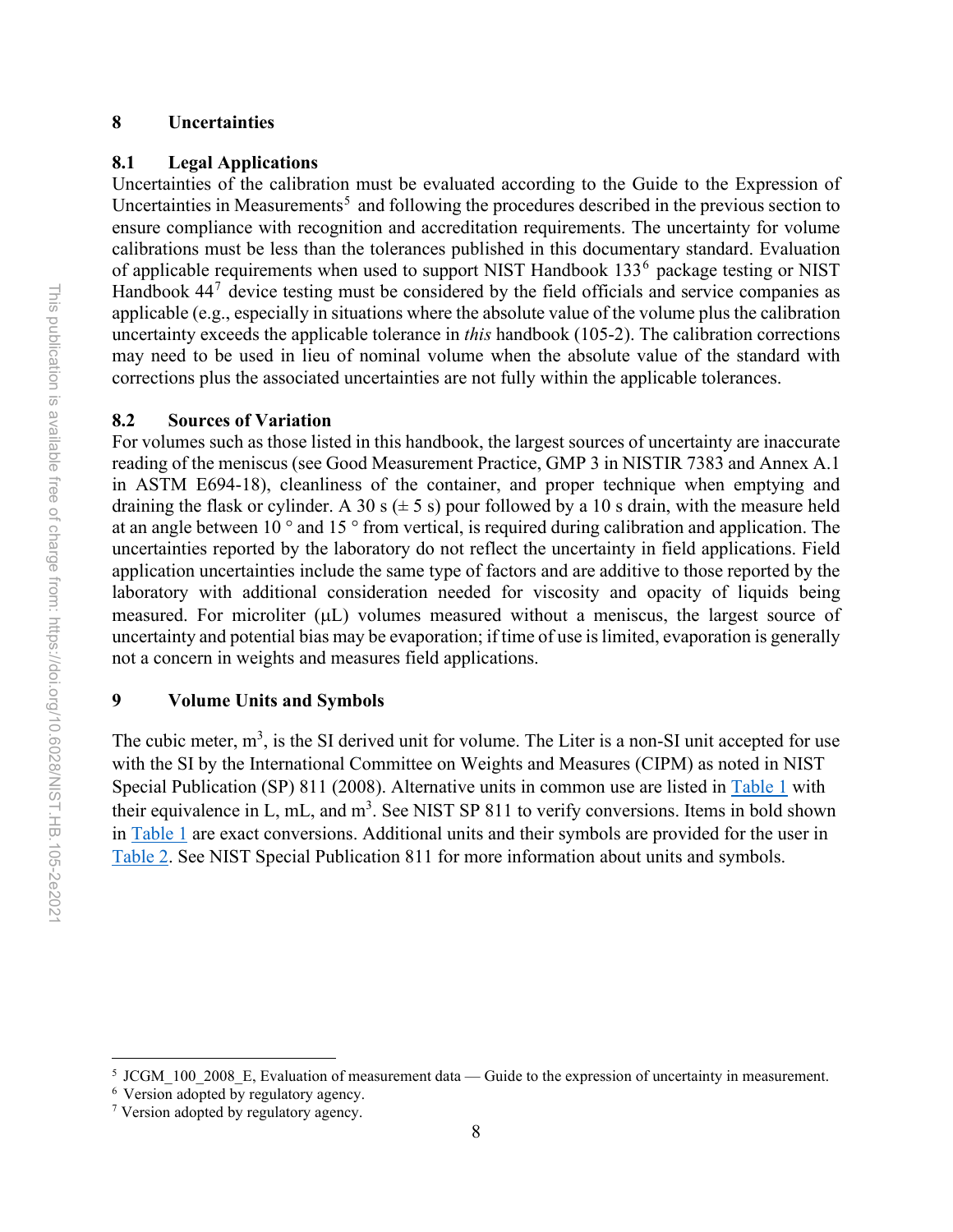| <b>Measurement Unit</b> | <b>Symbol</b>   | Accepted and common<br>alternative metric units<br>for volume<br>(L, mL) | Equivalence<br>(m <sup>3</sup> )       |
|-------------------------|-----------------|--------------------------------------------------------------------------|----------------------------------------|
| Cubic meter             | m <sup>3</sup>  | 1000L                                                                    | $1 \text{ m}^3$                        |
| Liter                   | L               | 1 L or 1000 mL                                                           | $10^{-3}$ m <sup>3</sup>               |
| <b>Cubic Decimeter</b>  | dm <sup>3</sup> | 1 L or 1000 mL                                                           | $10^{-3}$ m <sup>3</sup>               |
| Cubic Centimeter        | $\text{cm}^3$   | $1$ mL                                                                   | $10^{-6}$ m <sup>3</sup>               |
| Milliliter              | mL              | $1$ mL                                                                   | $10^{-6}$ m <sup>3</sup>               |
| Cubic Millimeter        | mm <sup>3</sup> | $0.001$ mL                                                               | $10^{-9}$ m <sup>3</sup>               |
| Fluid Dram              | fl dr           | 3.696 69 mL                                                              | 3.696 69 $-6 \overline{m^3}$           |
| Fluid Ounce             | fl oz           | 29.573 53 mL                                                             | 2.957 353 <sup>-5</sup> m <sup>3</sup> |
| Gill                    | $\overline{g}$  | 118.294 118 25 mL                                                        | $1.182941^{4}$ m <sup>3</sup>          |
| Pint                    | pt              | 473.176 473 mL                                                           | 4.731 765 <sup>-4</sup> m <sup>3</sup> |
| Quart                   | qt              | 946.352 946 mL                                                           | 9.463 $529^{-4}$ m <sup>3</sup>        |
| Gallon                  | gal             | 3 785.411 784 mL                                                         | $3.785\ 412^{-3} \text{ m}^3$          |
| Cubic inch              | $\sin^3$        | 16.387 064 mL                                                            | $1.638\ 706^{5} \text{ m}^3$           |

<span id="page-15-0"></span>**Table 1. International System of Units (SI) for volume, conversions, and symbols.**

<span id="page-15-1"></span>**Table 2. Measurement units and symbols used in this document.**

| <b>Measurement Unit</b> | <b>Symbol</b> |  |  |
|-------------------------|---------------|--|--|
| second                  |               |  |  |
| degrees Celsius         |               |  |  |
| degrees Fahrenheit      |               |  |  |
| angular degrees         |               |  |  |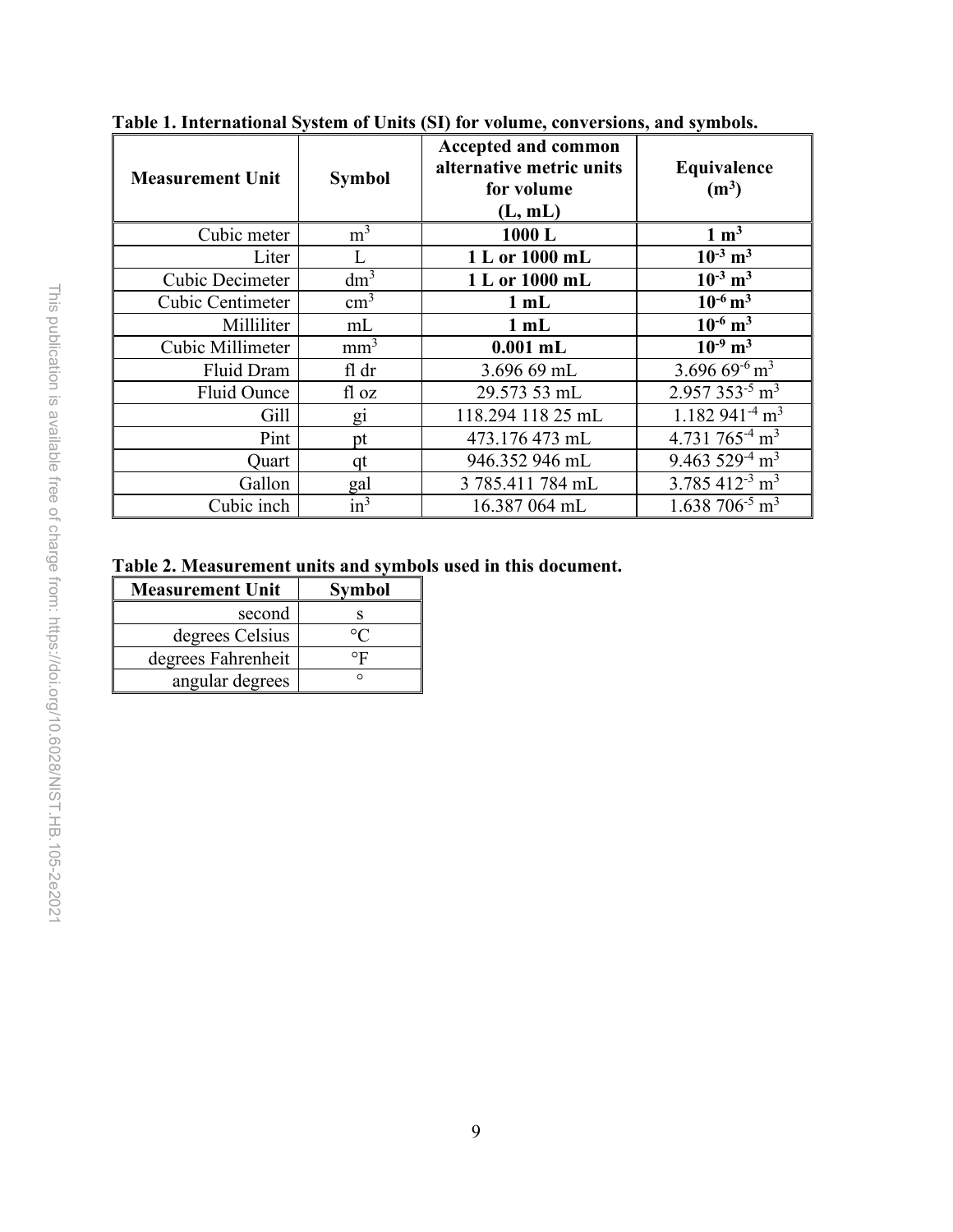| Capacity at 20 °C           | Tolerance<br>at Nominal<br>Capacity<br>$\pm$ mL | Tolerance at<br>Partial<br>Capacity<br>$\pm$ mL | Volumetric<br><b>Scale Range</b><br>(above and<br>below nominal)<br>mL | Numbering<br>mL | Minimum<br>Graduations<br>(subdivisions)<br>mL |
|-----------------------------|-------------------------------------------------|-------------------------------------------------|------------------------------------------------------------------------|-----------------|------------------------------------------------|
| 50 mL cylinder <sup>a</sup> | 0.25                                            | 0.25                                            | See 4.5.7                                                              | 5.00 or 10.00   | 1.00                                           |
| 100 mL flask                | 0.20                                            | 0.06                                            | 4.00                                                                   | 2.00            | 0.50                                           |
| $250$ mL                    | 0.30                                            | 0.10                                            | 6.00                                                                   | 5.00            | 0.50                                           |
| $500$ mL                    | 0.50                                            | 0.15                                            | 10.00                                                                  | 5.00            | 1.00                                           |
| $1000$ mL                   | 0.80                                            | 0.22                                            | 20.00                                                                  | 5.00 or 10.00   | 1.00                                           |
| $2000$ mL                   | 1.20                                            | 0.33                                            | 30.00                                                                  | 10.00           | 2.00                                           |

<span id="page-16-0"></span>**Table 3. Tolerances (maximum permissible error) for flasks and cylinders (SI).**

<sup>a</sup> For volumetric measures less than 50 mL, full capacity tolerances do not apply. For these volumetric measures, apply 0.10 mL to individual graduations.

Note: For a capacity intermediate between two capacities listed above, the tolerances prescribed for the lower capacity shall be applied.

<span id="page-16-1"></span>

|             | Table 4. Tolerances (maximum permissible error) for flasks and cylinders (U.S. |  |  |
|-------------|--------------------------------------------------------------------------------|--|--|
| Customary). |                                                                                |  |  |

| Capacity <sup>a</sup> at 20 °C          | Tolerance<br>at Nominal<br>Capacity<br>$\pm$ mL | Tolerance at<br>Partial<br>Capacity<br>$\pm$ mL | Volumetric<br>Scale Range<br>(above and<br>below nominal)<br>fl dr | Numbering<br>fl dr | Minimum<br>Graduations<br>(subdivisions)<br>fl dr |
|-----------------------------------------|-------------------------------------------------|-------------------------------------------------|--------------------------------------------------------------------|--------------------|---------------------------------------------------|
| 2 fl oz cylinder<br>$(59 \text{ mL})$   | 0.25                                            | 0.25                                            | See 4.5.7                                                          | 1.00 or 2.00       | 0.50                                              |
| 1 Gill flask<br>$(118 \text{ mL})$      | 0.20                                            | 0.10                                            | 0.50                                                               | 0.50               | 0.25                                              |
| $0.5$ pt<br>$(236 \text{ mL})$          | 0.30                                            | 0.10                                            | 1.00                                                               | 0.50               | 0.25                                              |
| 1 pt<br>(473 mL)                        | 0.40                                            | 0.15                                            | 2.00                                                               | 1.00               | 0.50                                              |
| 1 <sub>qt</sub><br>$(946 \text{ mL})$   | 0.70                                            | 0.30                                            | 4.00                                                               | 2.00               | 1.00                                              |
| $0.5$ gal<br>$(1892 \text{ mL})$        | 1.00                                            | 0.30                                            | 6.00                                                               | 2.00               | 1.00                                              |
| 1 gal $^{\rm b}$<br>$(3785 \text{ mL})$ | 1.20                                            | 0.30                                            | 8.00                                                               | 2.00               | 1.00                                              |

<sup>a</sup> Glassware is calibrated using gravimetric methods resulting in mL or cm<sup>3</sup> volumes and uncertainties. Therefore, equivalent nominal volume capacities and tolerances are presented in mL. Marking and graduations for U.S. Customary volumetric standards are required and presented in fl dr [\(see 4.5.10\)](#page-12-2).

<sup>b</sup> For volumes greater than 1 gal (3 785 mL), apply  $\pm$  0.02 percent (%) of nominal capacity for tolerances at full capacity and  $\pm$  0.3 percent (%) of the minimum graduation for tolerances for individual graduations.

Note: For a capacity intermediate between two capacities listed above, the tolerances prescribed for the lower capacity shall be applied.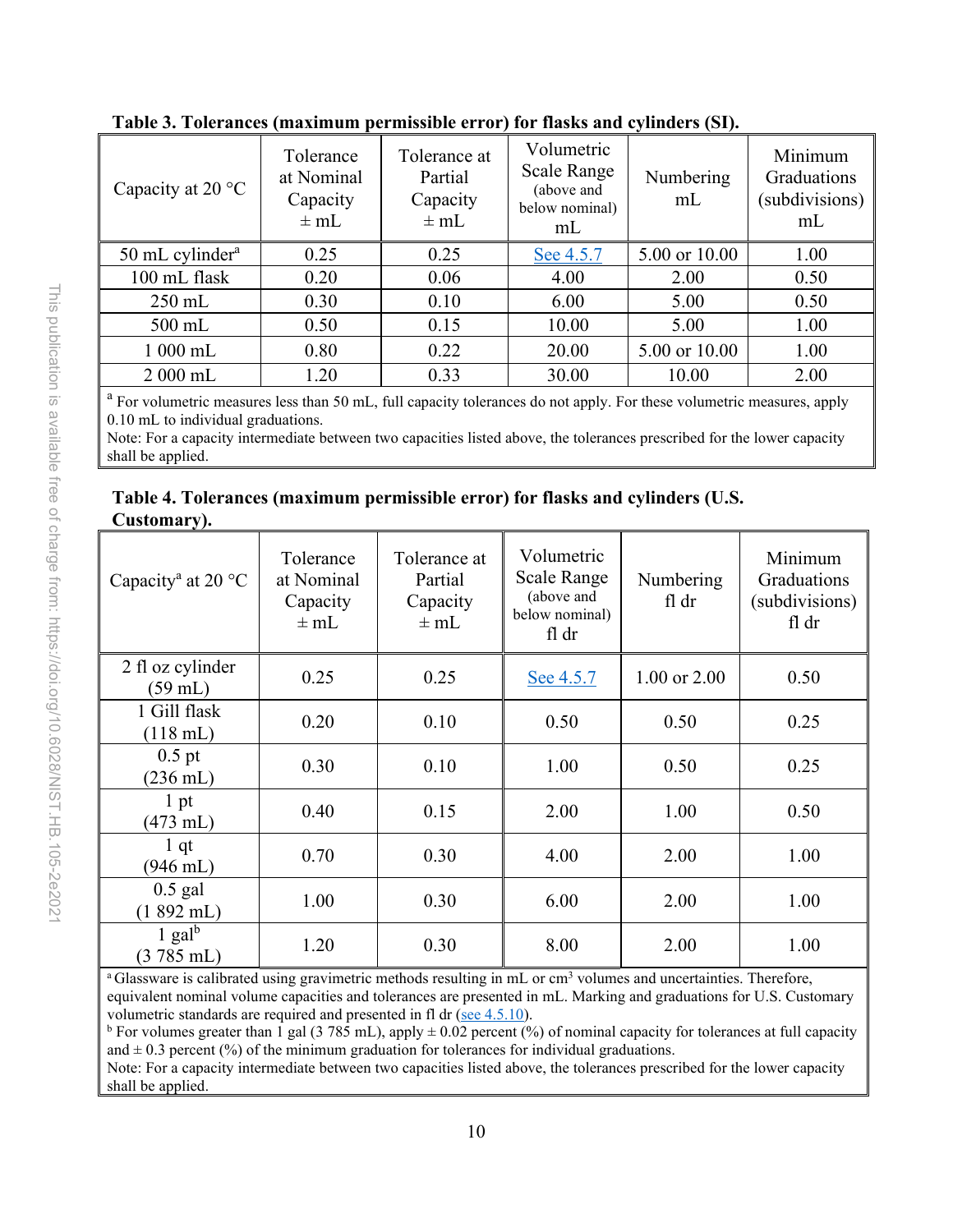

<span id="page-17-0"></span>**Fig. 1. 100 mL glass flask**

**. Fig. 2. 50 mL graduated cylinder.**